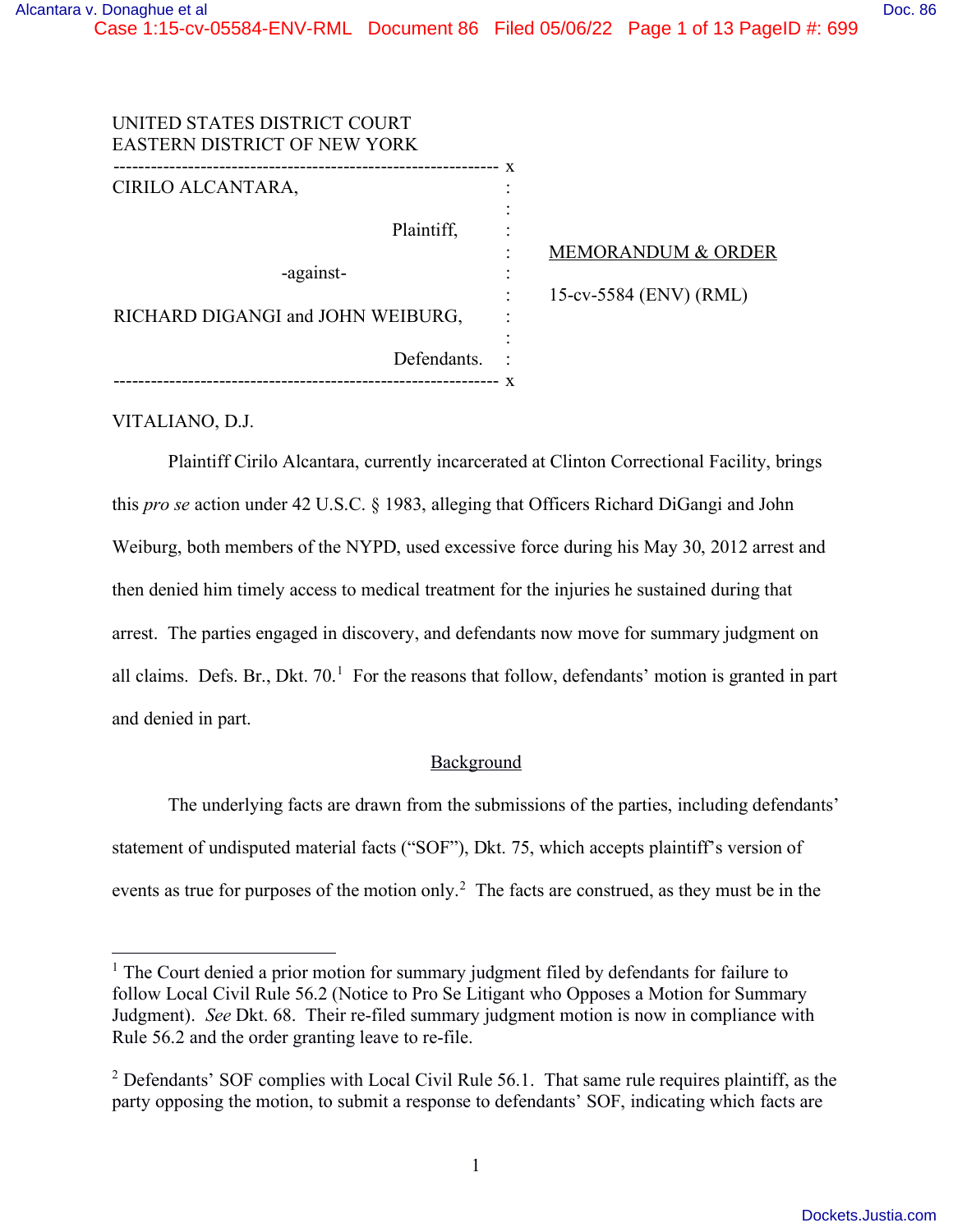summary judgment context, in the light most favorable to Alcantara as the non-movant party. *Allstate Ins. Co. v. Hamilton Beach/Proctor Silex, Inc.*, 473 F.3d 450, 456 (2d Cir. 2007).

Though the parties quarrel over certain specifics of the confrontation between Alcantara and Officers DiGangi and Weiburg, the core events surrounding plaintiff's arrest are undisputed. On May 30, 2012, from their home on Staten Island, Cirilo Alcantara's stepsons called the police to report that Alcantara had raped his daughter. SOF ¶ 1; CSOF ¶ 1. Upon learning that the police had been called, Alcantara, who was "very drunk" at the time, went outside, hid underneath his car, and fell asleep. SOF  $\P$  2–4; CSOF  $\P$  2–4. When Alcantara awoke several hours later, his neighbor reiterated to him that the police had been called. SOF ¶ 4; CSOF ¶ 4. Alcantara told his neighbor that he "didn't want to go to jail," the two men began "pushing and shoving" each other and, eventually, his neighbor threw Alcantara to the ground. SOF  $\P$  5–6; Manningham Decl. Ex. B (Alcantara Dep.), Dkt. 72-2, at 24:14–25:13.

After the scuffle, officers DiGangi and Weiburg arrived on the scene and placed Alcantara in handcuffs. SOF ¶¶ 7–8; CSOF ¶¶ 7–8. Alcantara then sat on the sidewalk and

in dispute. *See* Local Civ. R. 56.1(b)–(d). Ordinarily, "[a] nonmoving party's failure to respond to a Rule 56.1 statement permits the court to conclude that the facts asserted in the statement are uncontested and admissible." *T.Y. v. N.Y.C. Dep't of Educ*., 584 F.3d 412, 418 (2d Cir. 2009). Although *pro se* litigants are not excused from the requirements of Rule 56.1, *see Wali v. One Source Co.*, 678 F. Supp. 2d 170, 178 (S.D.N.Y. 2009), they are entitled to "special solicitude . . . when confronted with motions for summary judgment," *Graham v. Lewinski*, 848 F.2d 342, 344 (2d Cir. 1988). Here, Alcantara attached several pieces of evidence to, and argued the accuracy of certain of defendants' facts in, his initial opposition papers, but he did not submit a formal counterstatement of facts in compliance with Rule 56.1(b). *See generally* Pl. Opp., Dkt. 80. Plaintiff did, however, submit a counterstatement of facts with his sur-reply papers. *See* Pl. Sur-Reply, Dkt. 85, at Ex. A ("CSOF"). Most, but not all, of the statements in plaintiff's CSOF are supported by citations to record evidence, as required by Rule 56.1(d). Accordingly, in light of Alcantara's *pro se* status, the Court has conducted an independent review of the record and will consider, for purposes of the instant motion, plaintiff's arguments that are in fact supported by admissible record evidence. *See Geldzahler v. New York Med. Coll*., 746 F. Supp. 2d 618, 620 (S.D.N.Y. 2010); *Wali,* 678 F. Supp. 2d at 178. And, given plaintiff's overall substantial compliance with the rule, any Rule 56.1 deficiencies in his filings will not be considered as an independent basis for decision.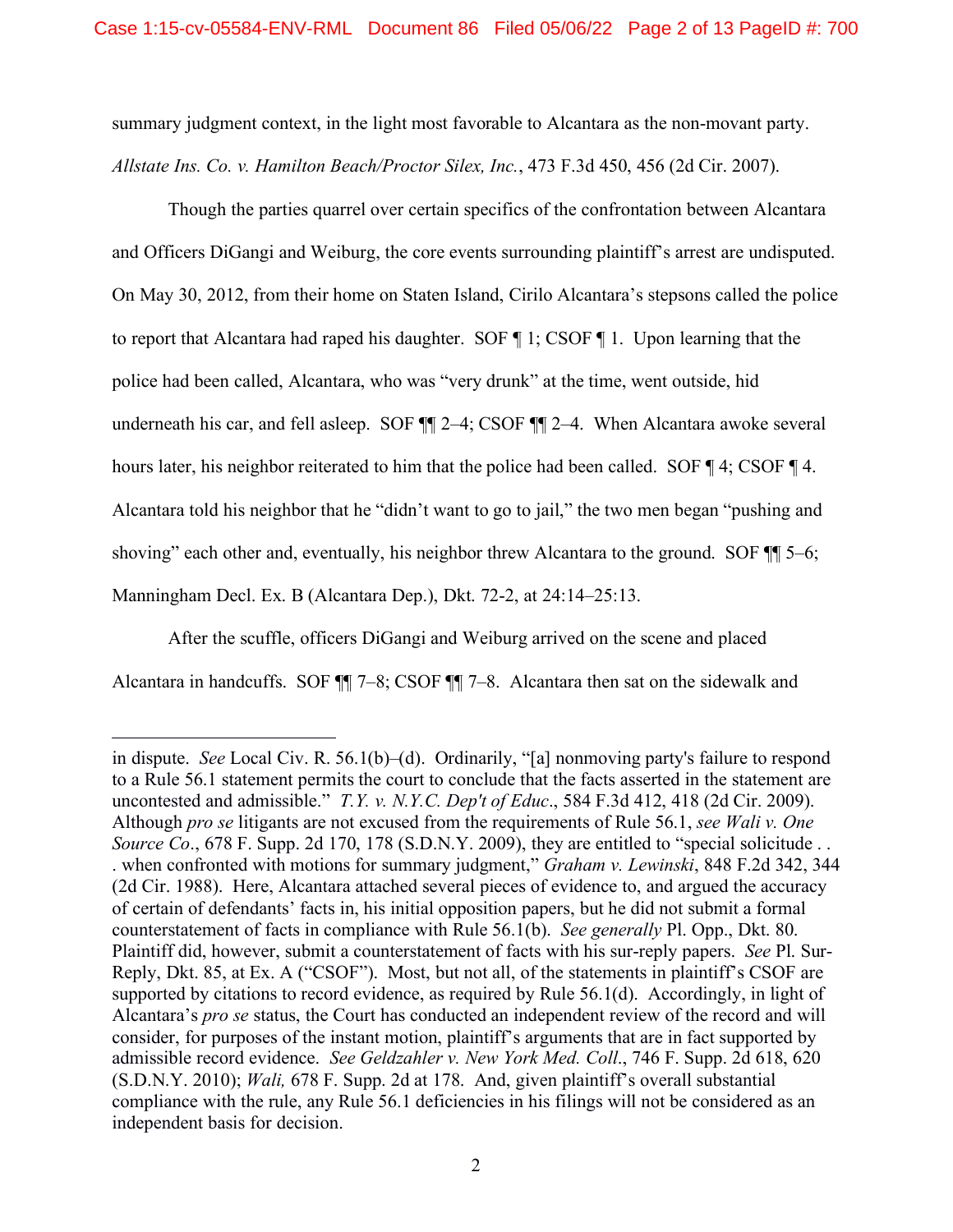waited. SOF  $\P$  9; CSOF  $\P$  9. Next, for reasons unexplained anywhere in the record, a third police officer arrived on the scene in a second police car. SOF ¶ 11; CSOF ¶ 11. Officers DiGangi and Weiburg "stood [Alcantara] up," and the third officer punched him in the face twice. SOF ¶¶ 12–13; CSOF ¶¶ 12–13. Defendants then turned Alcantara over to two other officers, Sergeant Donaghue-Gold and Officer Liconti, who transported plaintiff back to the 122nd precinct, SOF ¶¶ 14, 17; CSOF ¶¶ 14, 17, while the third officer—never identified or sued, even as "John Doe"—mysteriously disappears from the tale.

Once at the precinct, Alcantara told the detective assigned to his case, Detective Ng, that he was feeling bad and asked to be taken to the hospital. SOF ¶ 18; CSOF ¶ 18. Detective Ng eventually acquiesced and called Alcantara an ambulance. *Id.*; Alcantara Dep. at 30:4–14. Though the record is unclear as to how much time passed before he complained to Detective Ng or precisely how long it took for an ambulance to be called, *see* Alcantara Dep. at 30:15–31:19, medical records show that Alcantara arrived at the hospital in an ambulance at 3:25 a.m. on May 31, 2012, approximately four hours after his arrest. SOF ¶¶ 16, 19; CSOF ¶¶ 16, 19. Emergency room doctors then treated a wound on Alcantara's lip with sutures and cleaned and dressed an abrasion on the bridge of his nose. SOF ¶ 19; CSOF ¶ 19; Manningham Decl. Ex. D, Dkt. 72-4, at 18. Alcantara returned to the precinct and was detained at Rikers and awaited trial. Alcantara Dep. at 34:20–25.

On April 25, 2013, Alcantara was convicted of sexual abuse in the first degree and criminal sexual act in the first degree. SOF ¶ 21; CSOF ¶ 21; *see also* Manningham Decl. Ex. E, Dkt. 72-5, at 2. Before trial and after, while in custody, Alcantara would request and receive additional treatment for the injuries he was dealt on the night of his arrest. Most notably, the day after his hospital visit, Alcantara noticed significant shoulder pain. Alcantara Dep. at 32:8–13. He was eventually treated in June 2012 for an abrasion on his shoulder that had become infected.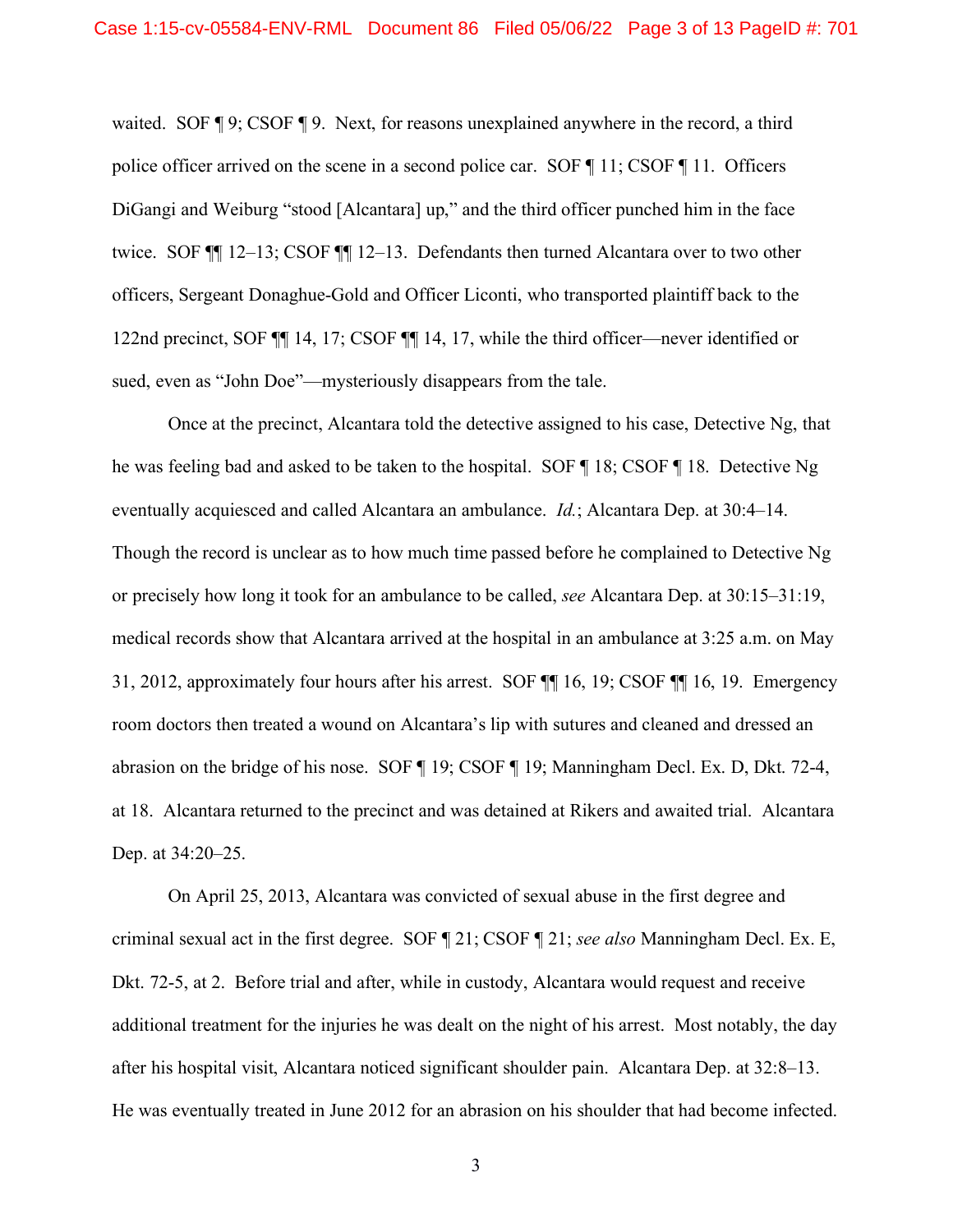Pl. Opp. Ex. F, Dkt. 80-6.<sup>[3](#page-3-0)</sup> Further, in August 2013, it was determined that Alcantara's nose had in fact been broken on the night of his arrest, following the physical confrontation first with his neighbor and later with police, and would require surgery. Pl. Opp. Ex. G, Dkt. 80-6. This lawsuit followed.

## Legal Standard

Summary judgment shall be granted in the absence of a genuine dispute as to any material fact and upon a showing that the movant is entitled to judgment as a matter of law. Fed. R. Civ. P. 56(a); *see also Celotex Corp. v. Catrett*, 477 U.S. 317, 322, 106 S. Ct. 2548, 91 L. Ed. 2d 265 (1986). "[A] fact is material if it 'might affect the outcome of the suit under the governing law.'" *Royal Crown Day Care LLC v. Dep't of Health & Mental Hygiene of the City of New York*, 746 F.3d 538, 544 (2d Cir. 2014) (quoting *Anderson v. Liberty Lobby, Inc.*, 477 U.S. 242, 248, 106 S. Ct. 2505, 91 L. Ed. 2d 202 (1986)). Courts do not try issues of fact at the summary judgment stage, but instead merely "determine whether there are issues of fact to be tried." *Sutera v. Schering Corp.*, 73 F.3d 13, 16 (2d Cir. 1995) (quoting *Katz v. Goodyear Tire & Rubber Co.*, 737 F.2d 238, 244 (2d Cir. 1984)).

The movant carries the burden of demonstrating there is no genuine dispute as to any material fact, *Jeffreys v. City of New York*, 426 F.3d 549, 553 (2d Cir. 2005), and the motion court will resolve all ambiguities and draw all permissible factual inferences in the light most favorable to the party opposing the motion. *See Sec. Ins. Co. of Hartford v. Old Dominion Freight Line, Inc.*, 391 F.3d 77, 83 (2d Cir. 2004). Where the nonmoving party "will bear the

<span id="page-3-0"></span> $3$  Although plaintiff has not authenticated these medical records, the Court may consider them on this motion, as defendants have not objected to their authenticity and, in any event, "it is wellestablished that even inadmissible evidence may properly be considered on summary judgment if it may reasonably be reduced to admissible form at trial." *Parks v. Blanchette*, 144 F. Supp. 3d 282, 293 (D. Conn. 2015) (cleaned up).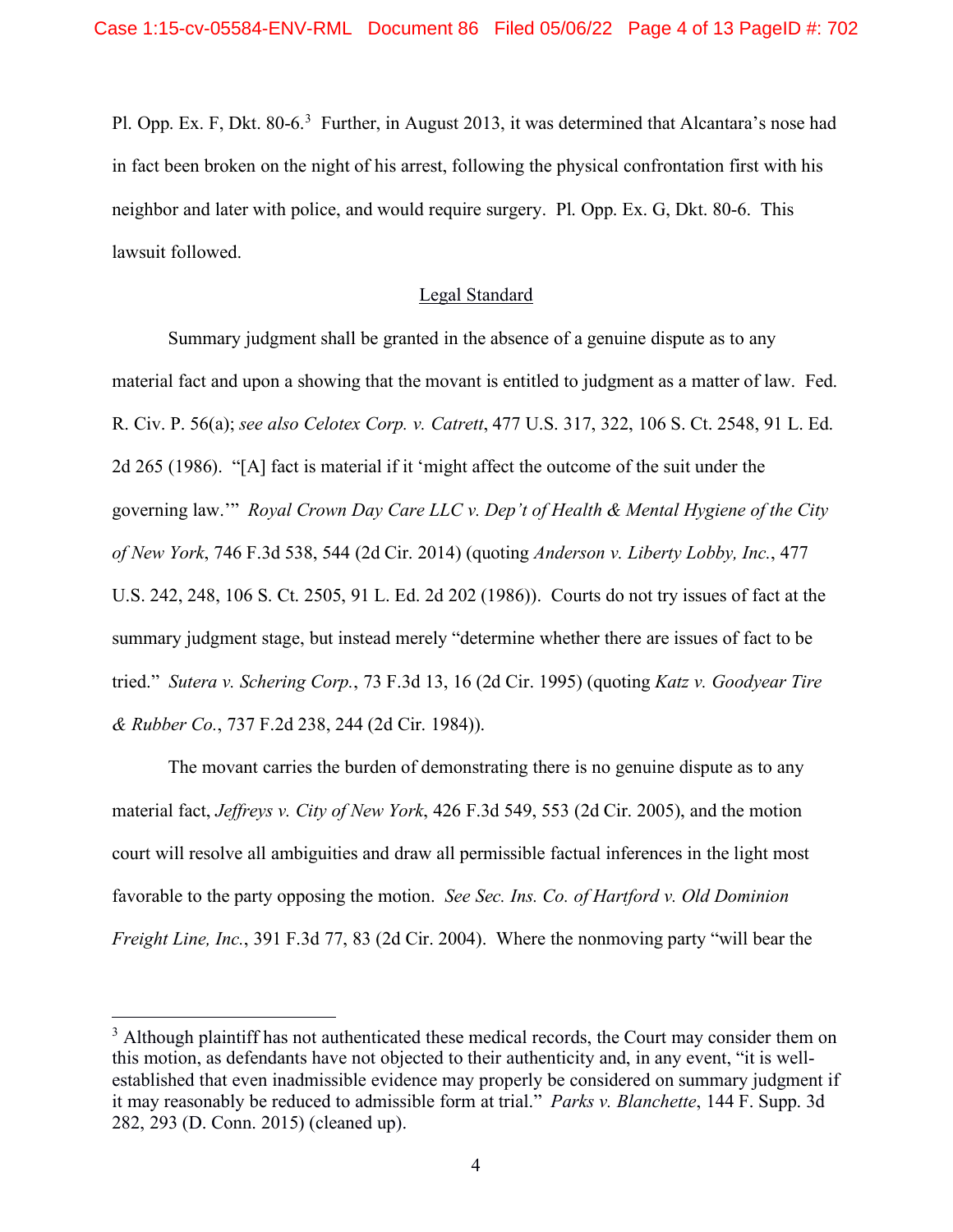burden of proof at trial," it bears the initial procedural burden at summary judgment of demonstrating that undisputed facts "establish the existence of [each] element essential to that party's case." *Celotex Corp.*, 477 U.S. at 322–23. "If, as to the issue on which summary judgment is sought, there is any evidence in the record from which a reasonable inference could be drawn in favor of the opposing party, summary judgment is improper." *Hetchkop v. Woodlawn at Grassmere, Inc.*, 116 F.3d 28, 33 (2d Cir. 1997). When the parties cross-move for summary judgment, "each party's motion must be examined on its own merits, and in each case all reasonable inferences must be drawn against the party whose motion is under consideration." *Lumbermens Mut. Cas. Co. v. RGIS Inventory Specialists, LLC*, 628 F.3d 46, 51 (2d Cir. 2010) (quoting *Morales v. Quintel Entm't, Inc.*, 249 F.3d 115, 121 (2d Cir. 2001)).

Finally, mindful that plaintiff is proceeding *pro se*, the Court reads his papers liberally and interprets them as raising the strongest arguments they suggest. *See Weinstein v. Albright*, 261 F.3d 127, 132 (2d Cir. 2001); *Burgos v. Hopkins*, 14 F.3d 787, 790 (2d Cir. 1994).

### Discussion

## I. Excessive Force

The Fourth Amendment prohibits the use of excessive force by a police officer against a pre-trial detainee. [4](#page-4-0) *See Tracy v. Freshwater*, 623 F.3d 90, 96 (2d Cir. 2010). In evaluating an excessive force claim, the central question is "whether the officers' actions are 'objectively reasonable' in light of the facts and circumstances confronting them, without regard to their

<span id="page-4-0"></span><sup>&</sup>lt;sup>4</sup> Alcantara's complaint purports to bring claims of excessive force under the Eighth and Fourteenth Amendments, *see* Compl., Dkt. 1, at ¶¶ 24–29, but excessive force claims pleaded by pre-trial detainees must be brought under the Fourth Amendment, which is more favorable to § 1983 plaintiffs. *See Graham v. Connor*, 490 U.S. 386, 395, 109 S. Ct. 1865, 1872, 104 L. Ed. 2d 443 (1989). Notwithstanding the complaint's misidentification of the proper legal vehicle, the Court proceeds to analyze Alcantara's excessive force claims under the Fourth Amendment. *See Portillo v. City of New York*, 2020 WL 2836435, at \*4 (S.D.N.Y. June 1, 2020).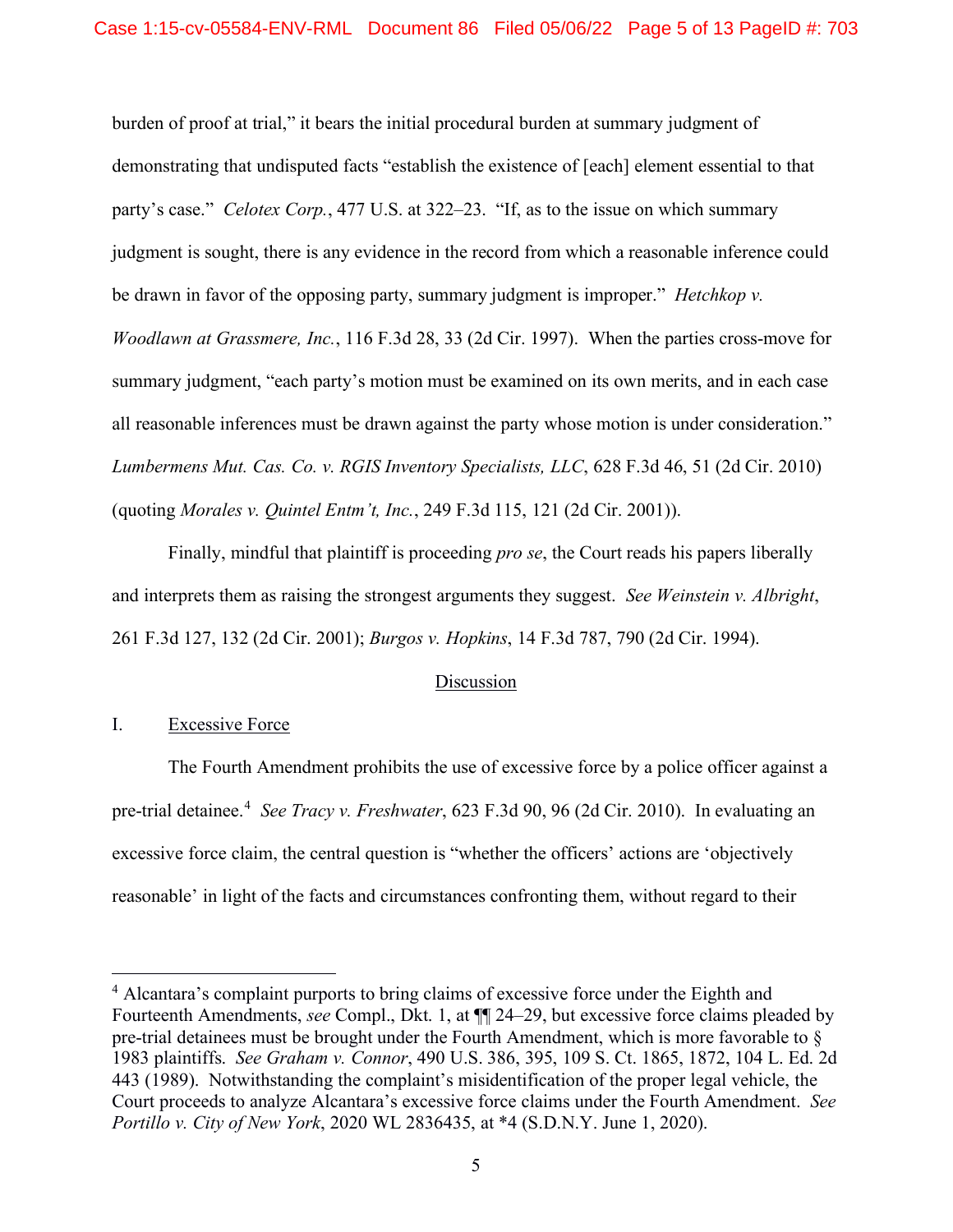underlying intent or motivation." *Graham*, 490 U.S. at 396. Objective reasonableness depends on the totality of the circumstances, but may turn on: (1) the nature and severity of the crime leading to the arrest; (2) whether the suspect posed an immediate threat to the safety of the officer or others; and/or (3) whether the suspect actively resisted or attempted to evade arrest. *Id.* Further, courts must be mindful that "'[n]ot every push or shove, even if it may later seem unnecessary in the peace of a judge's chambers,' violates the Fourth Amendment." *Id.* at 396, 109 S. Ct. 1865, 1872 (quoting *Johnson v. Glick*, 481 F.2d 1028, 1033 (2d Cir. 1973)).

There are two theories under which an excessive force claim may lie: (1) when the officer "directly participates in an assault"; or (2) when the officer "is present during the assault[] and fails to intercede on behalf of the victim even though he had a reasonable opportunity to do so." *Vesterhalt v. City of New York*, 667 F. Supp. 2d 292, 297 (S.D.N.Y. 2009) (quoting *Ricciuti v. N.Y.C. Transit Auth.*, 124 F.3d 123, 129 (2d Cir. 1997)). Alcantara contends defendants are liable under both theories.

#### *A. Direct Participation*

Alcantara first claims that defendants used excessive force when they brought him to the ground to effectuate his arrest. In support, Alcantara points to the medical evidence of his shoulder injury and the grand jury testimony from both officers. Specifically, he highlights that Officer Weiburg testified that he "grabbed both of [plaintiff's] wrists to turn him around to place handcuffs on him" and "had taken him down to the ground asking him to stop resisting." Pl. Opp. Ex. A, Dkt. 80-1, at 5:1–18. Likewise, Officer DiGangi testified that they "placed [Alcantara] up against the house" and, after he resisted arrest and tried to run away, they took him down. Pl. Opp. Ex. B, Dkt. 80-2, at 14:14–24. In his own deposition, plaintiff did not mention the takedown, stating only that at the time of his arrest, "they g[o]t me a shirt, I put it on, and then they handcuffed me." Alcantara Dep. at 26:12–13.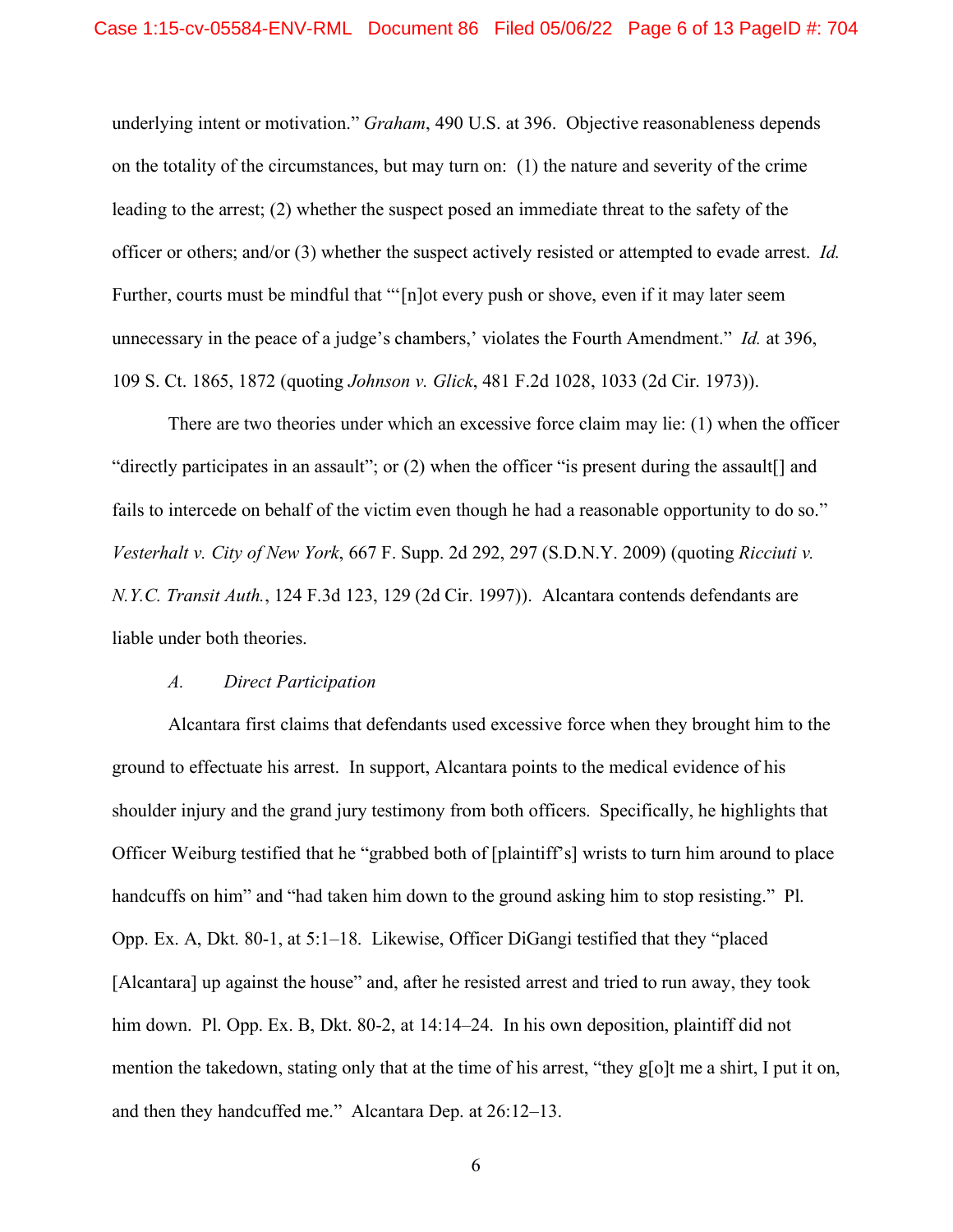Little separates the accounts of the involved parties' stories of Alcantara's handcuffing. Those accounts hobble the "direct participation" subset of plaintiff's excessive force claim from the outset. They show that the amount of force used by the officers to effectuate Alcantara's arrest was neither excessive nor exceptional; indeed, other courts have found similar uses of force to be *de minimis*. *See Rodriguez v. Village of Ossining*, 918 F. Supp. 2d 230, 241 (S.D.N.Y. 2013) (finding officer's grabbing of plaintiff's arms and pushing her against a car to be *de minimis* and granting summary judgment) *Rincon v. City of New York*, No. 03 CIV. 8276 (LAP), 2005 WL 646080, at \*5 (S.D.N.Y. Mar. 21, 2005) (finding officer's wrestling plaintiff to the ground *de minimis* and granting summary judgment).

Simply put, using the yardstick fashioned by the Supreme Court in *Graham*, there can be no reasonable dispute that the officers' use of force was objectively reasonable. Alcantara was arrested on suspicion of rape, an unquestionably serious crime. He also posed at least some threat to those around him, as Alcantara, a full-grown man, was drunk and had been belligerent towards his neighbor prior to the officers' arrival. *See* Alcantara Dep. at 24:14–16 ("I told him that I didn't want to go to jail and so we were like pushing and shoving."). Finally, Alcantara was brought to the ground only after he began resisting arrest.<sup>[5](#page-6-0)</sup> Under these circumstances, no

<span id="page-6-0"></span><sup>&</sup>lt;sup>5</sup> During his deposition, far from undercutting the officers' testimony, Alcantara admitted that he wanted to run away before the officers arrived and that he fought with his neighbor because "he didn't want to be arrested." Alcantara Dep. at 24:14–25, 26:5–6. The only countervailing consideration is the contention in his opposition memorandum that, at his criminal trial, "the jury rejected [the] prosecutor's contention that plaintiff had resisted arrest." Pl. Opp. at 5. To the contrary, as is clear from the public court documents submitted by the parties and filed in Alcantara's habeas petition, of which the court may properly take judicial notice on a motion for summary judgment, *see, e.g*., *Sutton ex rel. Rose v. Wachovia Sec., LLC*, 208 F. App'x 27, 29 (2d Cir. 2006); *Spandex House, Inc. v. Hartford Fire Ins. Co*., 407 F. Supp. 3d 242, 256 (S.D.N.Y. 2019), *aff'd*, 816 F. App'x 611 (2d Cir. 2020), no resisting arrest charge was presented to the jury. See Pl. Ex. I (Certificate of Conviction), Dkt. 80-9 ("Charge(s): Crim Sex Act 1<sup>o</sup>, PL 130.50-3; Sex Abuse 3°, PL 130.65-3"); see generally State Court Record, Dkt. 9, Alcantara v. Bell, 19-cv-3686 (June 19, 2019).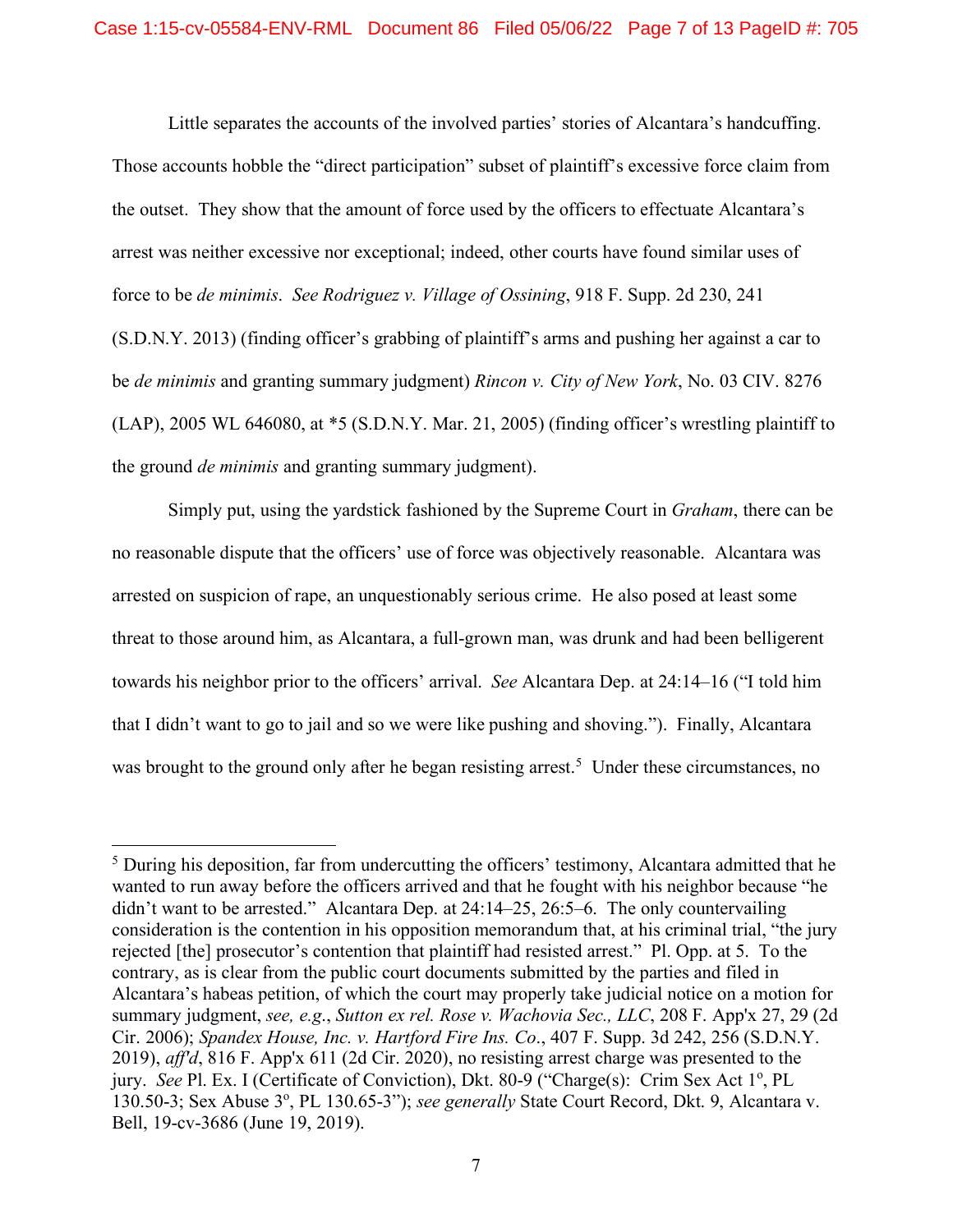reasonable jury could find the officers' mild use of force excessive.

In what appears to be an effort to embellish his claims, in his motion papers, Alcantara also spotlights his allegation that Officers DiGangi and Weiburg threw him to the ground and stomped on his shoulder and back in front of the 122nd precinct. *See* Pl. Opp. (citing Compl. ¶ 18). At this point, though, mere allegations will not do. Although there is evidence that Alcantara suffered shoulder injuries, his contention that they were caused by Officers DiGangi and Weiburg is unsupported. Much to the contrary, both officers attest in sworn statements that they did not even transport plaintiff back to the precinct, let alone stomp Alcantara upon his arrival there. *See* Weiburg Decl., Dkt. 59, ¶¶ 10–11; DiGangi Decl., Dkt. 60, ¶¶ 10–11. Moreover, plaintiff's shifting narrative helps eviscerate his claims. Pointedly, although his complaint alleged that the officers attacked him outside of the precinct, *see* Compl. ¶ 18, Alcantara's motion papers claim that the alleged attack occurred after he was in handcuffs but before defendants turned him over to Sergeant Donaghoue-Gold and Officer Liconti, *see* Pl. Opp. at 3, which, as the undisputed Rule 56.1 statements show, occurred at the scene of his arrest, *see* SOF ¶¶ 14–15; CSOF ¶¶ 14–15. What's more, although Alcantara was asked at his deposition about defendants' conduct both during the arrest and at the precinct, conspicuously absent from his answers is any mention of a shoulder stomp. *See* Alcantara Dep. at 26–30. Plaintiff did, however, admit that his neighbor "threw him to the floor" before the officers arrived. *See id.* at 25:12.

Accordingly, given the material facts about which there is no genuine dispute, no reasonable juror could find that the officers used excessive force when arresting Alcantara. Defendants' motion for summary judgment on the direct participation subset of plaintiff's excessive force claim must, therefore, be granted.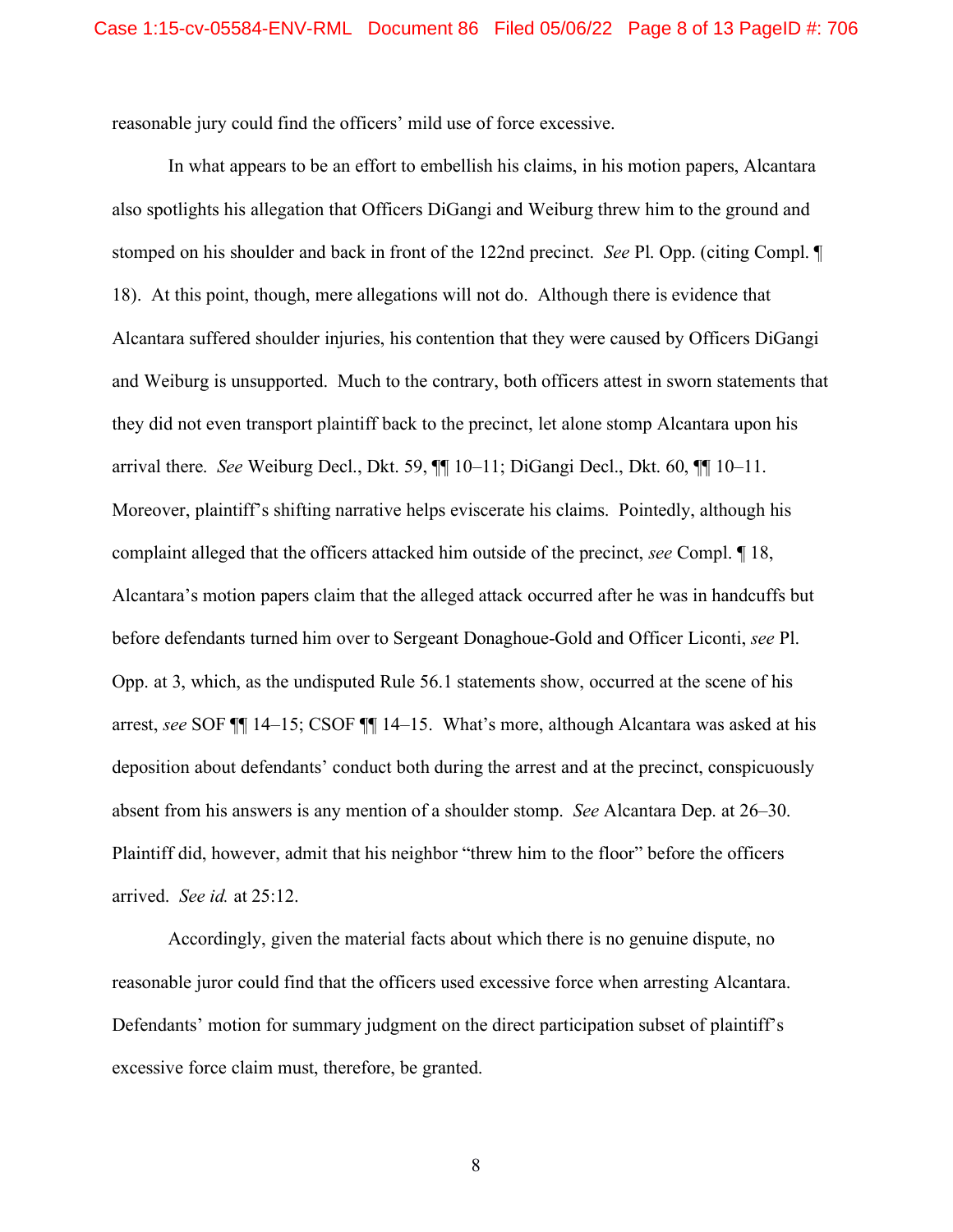### *B. Failure to Intervene*

Whether an officer had a realistic chance to intervene to blunt the use of excessive force by another officer "is normally a question for the jury, unless, considering all the evidence, a reasonable jury could not possibly conclude otherwise." *Terebesi v. Torreso*, 764 F.3d 217, 244 (2d Cir. 2014) (cleaned up). As the Second Circuit has explained, this question turns on the totality of the circumstances the record establishes, including "the number of officers present, their relative placement, the environment in which they acted, the nature of the assault, and a dozen other considerations." *Figueroa v. Mazza*, 825 F.3d 89, 107 (2d Cir. 2016). "Among these considerations, of course, the assault's duration will always be relevant and will frequently assume great importance." *Id*.

*Figueroa* itself is instructive. There, two officers faced a claim brought under a failureto-intervene theory after plaintiff had been punched multiple times in a police car by an officer who, as is the case here, remained unidentified throughout the proceedings. *Id.* at 106. At trial, the district court interpreted the plaintiff's testimony to be a reenactment of the assault and timed the assault to have lasted 20 seconds. *Id.* The court then reasoned that when an assault takes less than 30 seconds, officers who are present lack sufficient time to intervene and, as a result, it granted the arresting officers' judgment as a matter of law. *Id.*

The Second Circuit disagreed. *Id.* at 108. It observed that other testimony at the trial suggested the assault lasted longer than 30 seconds. *Id.* at 107. But, more instructively here, the *Figueroa* court rejected any bright-line rule based on the length of the assault, directing courts instead to evaluate the totality of the circumstances. *Id*. "The essential inquiry," the Circuit held, "is whether, under the circumstances actually presented, an officer's failure to intervene permits a reasonable conclusion that he became a 'tacit collaborator' in the unlawful conduct of another." *Id.* at 107–08 (quoting *O'Neill v. Krzeminski*, 839 F.2d 9, 11–12 (2d Cir. 1988)).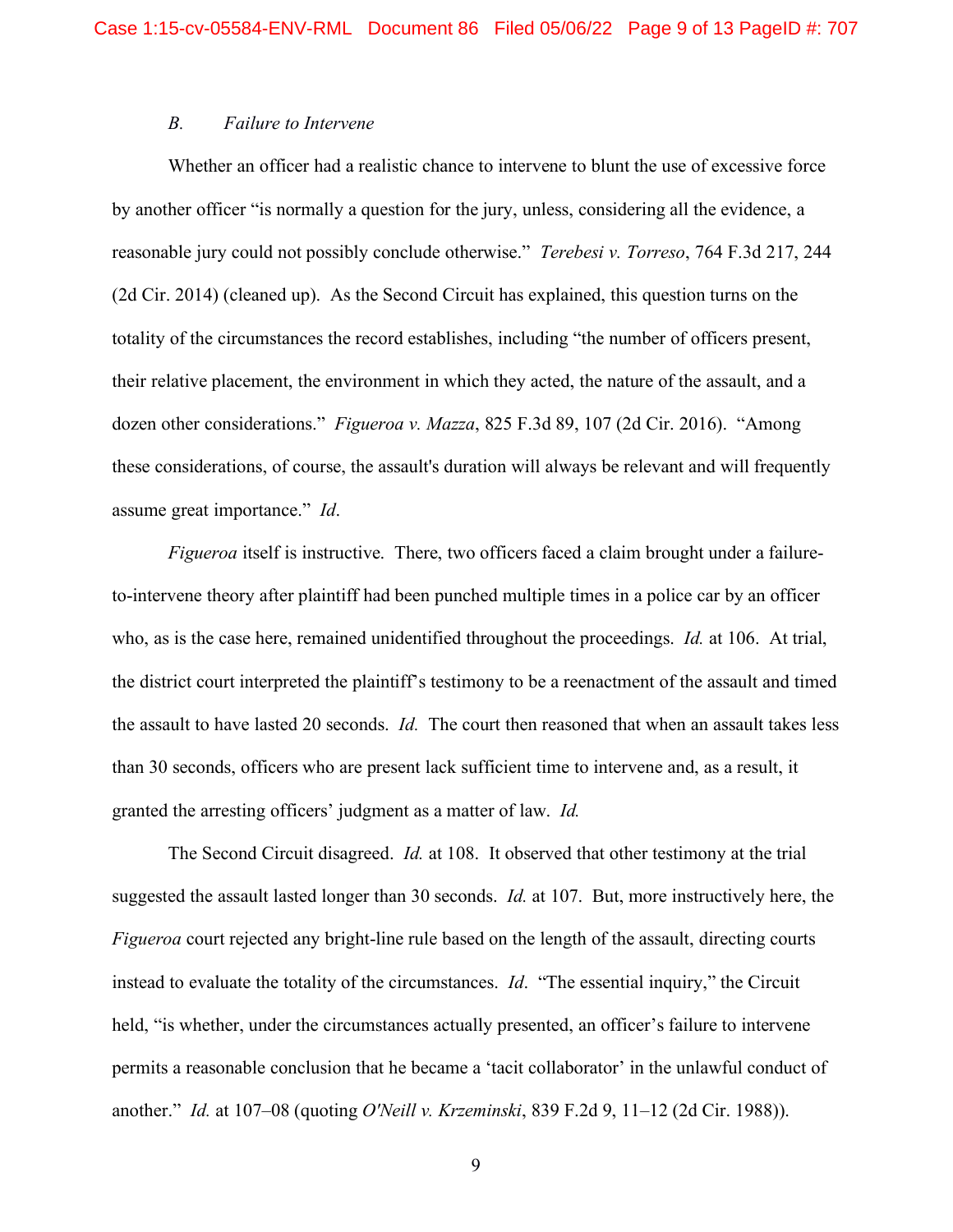Focused on the record, *Figueroa* highlighted the officers' close proximity to plaintiff and found that nothing suggested they could not have either physically intervened by getting out of the police car or at least called out to rebuke the assaulting officer. *Id.* at 108. Accordingly, the Circuit concluded it could not hold that the assault "occurred so quickly that the defendant officers lacked time to intercede as a matter of law." *Id.* 

Here, the record upon which the summary judgment motion lies creates issues ripe for jury resolution. Indeed, according to defendants' own Rule 56.1 statement, "[a]fter being placed in handcuffs, [p]laintiff sat on the sidewalk and waited." SOF ¶ 8. At that point, the assaulting officer arrived, defendants "stood plaintiff up," and "the third officer punched plaintiff in the face twice." *Id.* ¶¶ 12–13. The only relevant, additional detail in the record is Alcantara's deposition testimony that when the assaulting officer arrived, he asked, "It was this one?" and defendants replied, "Yes." Alcantara Dep. at 28:24–25.

Neither Officer DiGangi nor Officer Weiburg contends that the punches were excusable in any way. Instead, they seek to avoid liability by arguing that the punches were "unexpected" and did not allow "adequate time to intervene." Defs. Br. at 5–6. But nothing in the record indicates how much time elapsed between the anonymous officer's arrival and the first punch, or between the first and second punches. Nor have the officers identified any "obstacles that might have hindered [their] ability to intercede." *See Ekukpe v. Santiago*, 823 F. App'x 25, 32 (2d Cir. 2020) (affirming denial of summary judgment on failure to intervene claim) (quoting *Figueroa*, 825 F.3d at 107). Without evidence to establish these critical facts, defendants cannot show as a matter of law they could not have intervened either before the first punch or between the first and second punch, especially given their close physical proximity to plaintiff, having just stood him up. *See also Ross v. Willis*, 2021 WL 3500163, at \*15 (S.D.N.Y. Aug. 9, 2021) (denying summary judgment on failure to intervene claim where the defendant-officers "were in easy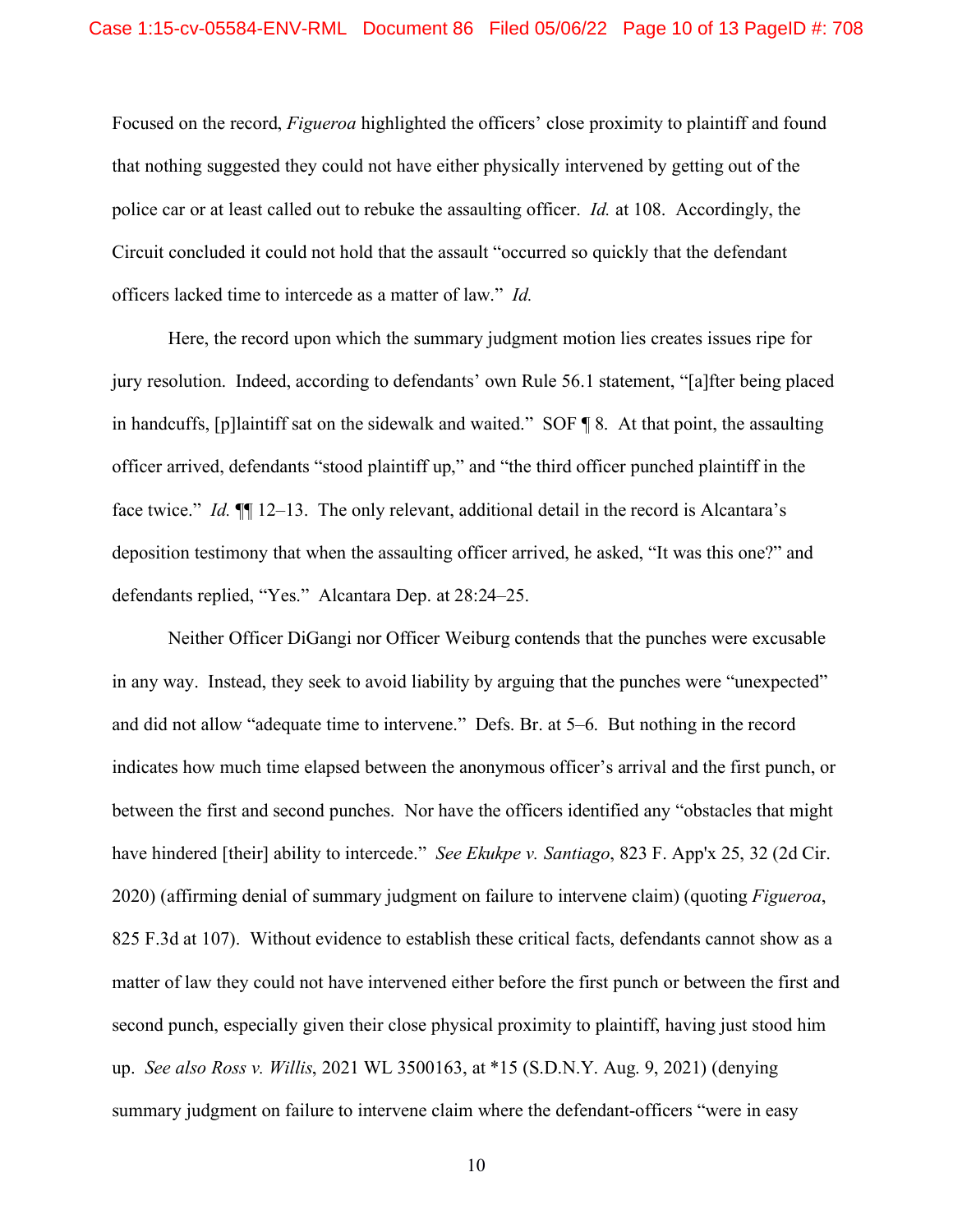reach of" the assaulting officer and "physically capable of stopping him").

Certainly, why defendants identified plaintiff to and stood him up for the unidentified officer is unexplained and troubling, and viewing this evidence in the light most favorable to plaintiff, a reasonable jury could readily conclude that defendants were, in fact, "tacit collaborator[s]." *Figueroa*, 825 F.3d at 108. Defendants' motion for summary judgment on this claim is, consequently, denied.<sup>[6](#page-10-0)</sup>

### II. Deliberate Indifference to Serious Medical Needs

The Fourteenth Amendment protects pre-trial detainees from deliberate indifference to serious medical needs. *See Chance v. Armstrong*, 143 F.3d 698, 702 (2d Cir. 1998). Such claims are analyzed using a two-prong test. *Id.* First, plaintiff must have been deprived adequate medical care for a sufficiently serious medical condition. *Id.* This "contemplates 'a condition of urgency' that may result in 'degeneration' or 'extreme pain.'" *Id.* at 703 (quoting *Hathaway v. Coughlin*, 37 F.3d 63, 66 (2d Cir. 1994)). Second, each defendant must have "recklessly failed to act with reasonable care to mitigate the risk that the condition posed . . . even though the defendant-official knew, or should have known, that the condition posed an excessive risk to health or safety." *Darnell v. Pineiro*, 849 F.3d 17, 35 (2d Cir. 2017). This "requires proof of a *mens rea* greater than mere negligence." *Id.* at 36.<sup>[7](#page-10-1)</sup>

Here, the Court need not decide whether plaintiff was deprived adequate care for a

<span id="page-10-0"></span> $6$  Defendants' throwaway argument that they should be granted qualified immunity at the very least because "the law did not put defendants on notice that they could be liable for failing to intervene when the force consisted of two unexpected punches," Defs. Br. at 6, is rejected for the same reasons; that is, defendants' argument rests on the representation that the punches were unexpected, which a jury might find is belied by other circumstances.

<span id="page-10-1"></span><sup>7</sup> After *Darnell*, claims made under the Fourteenth Amendment, like Alcantara's, do not require a showing of subjective awareness; a showing of objective recklessness is sufficient. *See Simmons v. Mason*, 2019 WL 4525613, at \*9–10 (S.D.N.Y. Sept. 18, 2019).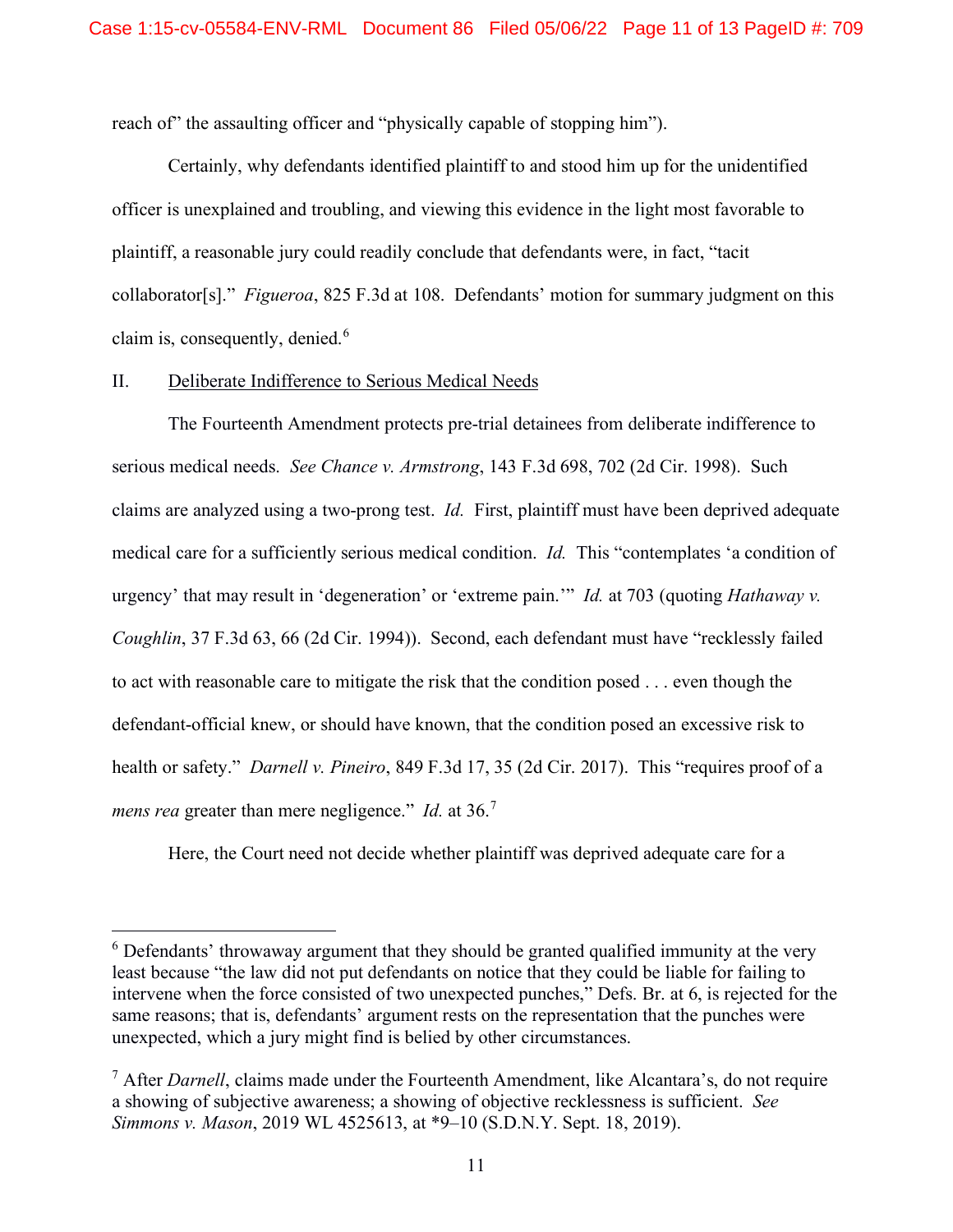sufficiently serious medical condition because no reasonable jury could find that either defendant had the *mens rea* requisite to establish liability. Plaintiff has offered no proof that defendants knew or should have known that plaintiff's condition posed an excessive risk to his health or safety. For one, the record evidence shows that the only injury that would have been apparent to Officers DiGangi and Weiburg was some bleeding and facial abrasions. *See* Pl. Opp. Ex. D, Dkt. 63-4, at 1; Alcantara Dep. at 30:4–6. But slight bleeding and abrasions, especially when viewed alongside Alcantara's failure to complain to defendants about his injuries and acknowledgement that he initially "didn't feel the blows" due to his intoxication, *see* Alcantara Dep. at 30:23–25, would not lead an objectively reasonable officer to believe his injuries posed an "excessive" health or safety risk. *See, e.g.*, *Mikulec v. Town of Cheektowaga*, 909 F. Supp. 2d 214, 223 (W.D.N.Y. 2012) ("[I]t cannot be said that Mikulec's resulting injuries—some bleeding and abrasions—could have produced 'death, degeneration, or extreme pain.'"); *Ford v. Phillips*, 2007 WL 946703, at \*12 (S.D.N.Y. Mar. 27, 2007) ("Abrasions, a minor bruise, slight bleeding and scratches are not injuries that may produce death, degeneration or extreme pain, and no reasonable jury could find to the contrary.").

Finally, any claim of reckless indifference on the part of Officers DiGangi and Weiburg is belied by the fact that they did not simply leave Alcantara to suffer. In fact, defendants turned Alcantara over to other officers who took him back to the precinct, and after complaining about his pain, Detective Ng called an ambulance, and plaintiff arrived at the hospital about four hours after his arrest. Since no evidence suggests that his condition was aggravated during that time, no reasonable jury could conclude that allowing such a short delay was reckless. *See Simpson v. Town of Warwick Police Dep't*, 159 F. Supp. 3d 419, 447 (S.D.N.Y. 2016) ("In light of the absence of any indication that more prompt treatment was necessary and the relatively minor delay before the officers brought [the arrestee] to [the jail where he received treatment], no